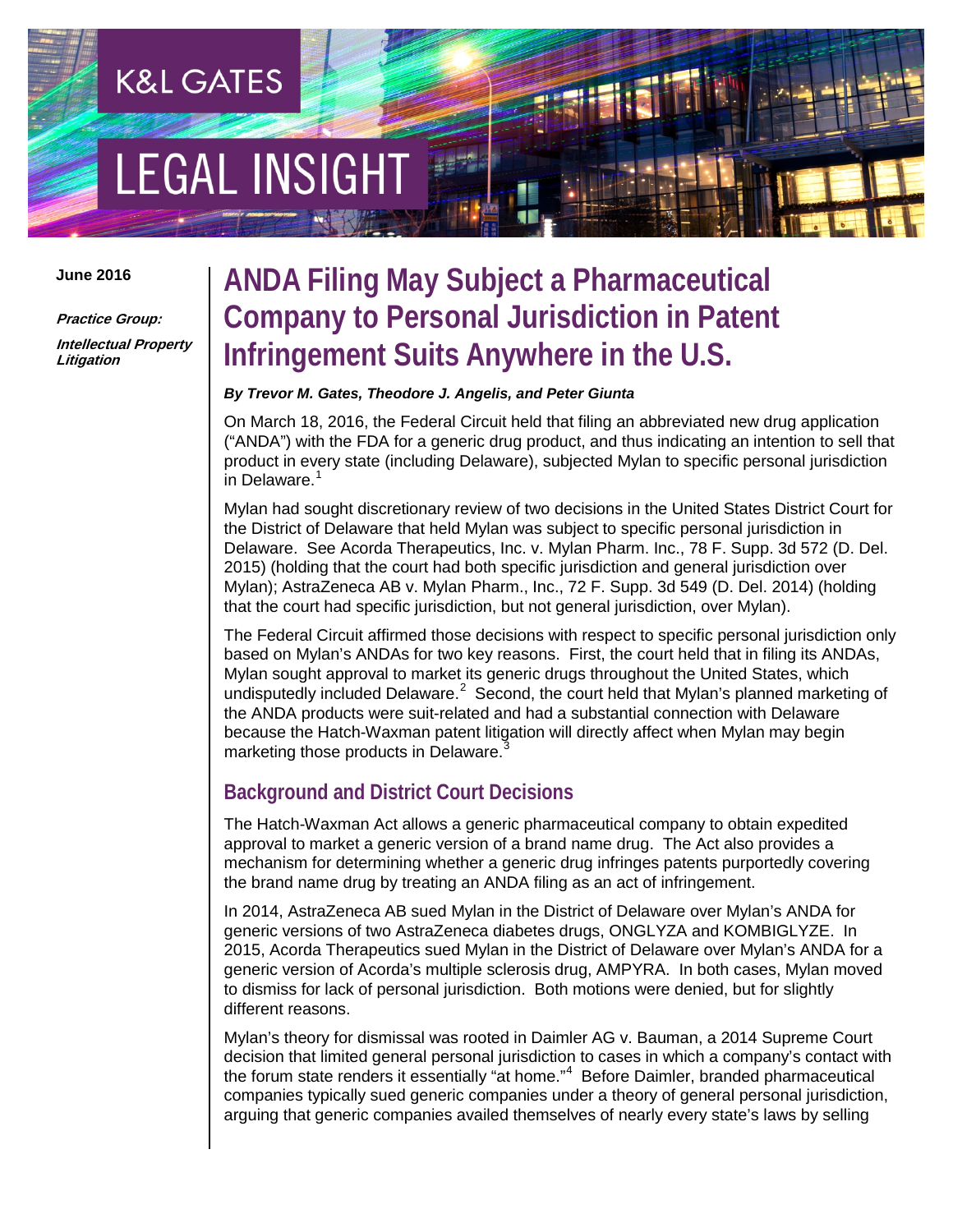#### **ANDA Filing May Subject a Pharmaceutical Company to Personal Jurisdiction in Patent Infringement Suits Anywhere in the U.S.**

their drugs in nearly every state. Thus, they could be sued in nearly every federal district court.<sup>[5](#page-3-4)</sup>

In AstraZeneca, however, which was decided shortly after Daimler, Judge Sleet found that Mylan was not subject to general personal jurisdiction because Mylan was not "at home" in Delaware. Judge Sleet also held that Mylan's decision to register to do business in Delaware was insufficient to constitute consent to jurisdiction in Delaware for any claim arising anywhere in the world. However, the court found Mylan was subject to specific personal jurisdiction based on Mylan's suit-related contacts with Delaware.

In Acorda, Judge Stark agreed with Judge Sleet that Mylan was not subject to general personal jurisdiction on the basis of being "at home" in Delaware, but explained that Daimler was not meant to eliminate consent as a basis for personal jurisdiction. Thus, the court concluded that Mylan was subject to general personal jurisdiction through consent when it registered to do business in Delaware. The court also found Mylan was subject to specific personal jurisdiction due to similar suit-related contacts with Delaware.

#### **Federal Circuit Decision**

The Federal Circuit chose not to address general personal jurisdiction, and instead focused on specific personal jurisdiction. The Federal Circuit first looked to Delaware's long-arm statute, which provides that the exercise of personal jurisdiction over a defendant is proper so long as it is consistent with the Fourteenth Amendment's Due Process Clause.<sup>[6](#page-3-5)</sup> It determined that the Delaware court could exercise specific personal jurisdiction over Mylan so long as Mylan "ha[d] certain minimum contacts" that were "suit-related" and had a "substantial connection" with Delaware.<sup>[7](#page-3-6)</sup>

The Federal Circuit noted that Mylan is incorporated in West Virginia, prepared its ANDA primarily in West Virginia, and filed its ANDA in Maryland.<sup>[8](#page-3-7)</sup> It also noted that Mylan is registered to do business in Delaware and AstraZeneca and Acorda are incorporated in Delaware.<sup>[9](#page-3-8)</sup> The decision, however, was not based on any of those relationships.

Rather, the Federal Circuit based specific personal jurisdiction on the ANDA filing. It held that "the minimum-contacts standard is satisfied by the particular actions Mylan has already taken—its ANDA filings—for the purpose of engaging in . . . marketing conduct in Delaware."<sup>10</sup> In addition, the court held that Mylan's ANDA filings "are tightly tied, in purpose and planned effect, to the deliberate making of sales in Delaware . . . and the suit is about whether that in-State activity will infringe valid patents."<sup>[11](#page-3-10)</sup> In reaching this decision, the Federal Circuit noted that ANDA filings are "distinctive" because infringement actions based on ANDA filings focus on "whether, if a particular drug were put on the market, it would infringe the relevant patent."<sup>12</sup> In other words, an ANDA filing confirms a plan to engage in future sales, despite the fact that a company is not legally selling the drug yet.<sup>[13](#page-3-12)</sup>

Finally, the court noted that considerations of fairness did not override the minimum contacts that justified exercising personal jurisdiction over Mylan.<sup>[14](#page-3-13)</sup>

In a concurring opinion, Judge O'Malley stated that she would have found general jurisdiction based on consent because Mylan is registered to do business and licensed to distribute drugs in Delaware, as the district court in Acorda held.[15](#page-3-14) Judge O'Malley further stated that if she reached the issue of specific jurisdiction, she would have based it on the immediate harm caused by the ANDA filings, which was expressly aimed at the plaintiffs and felt in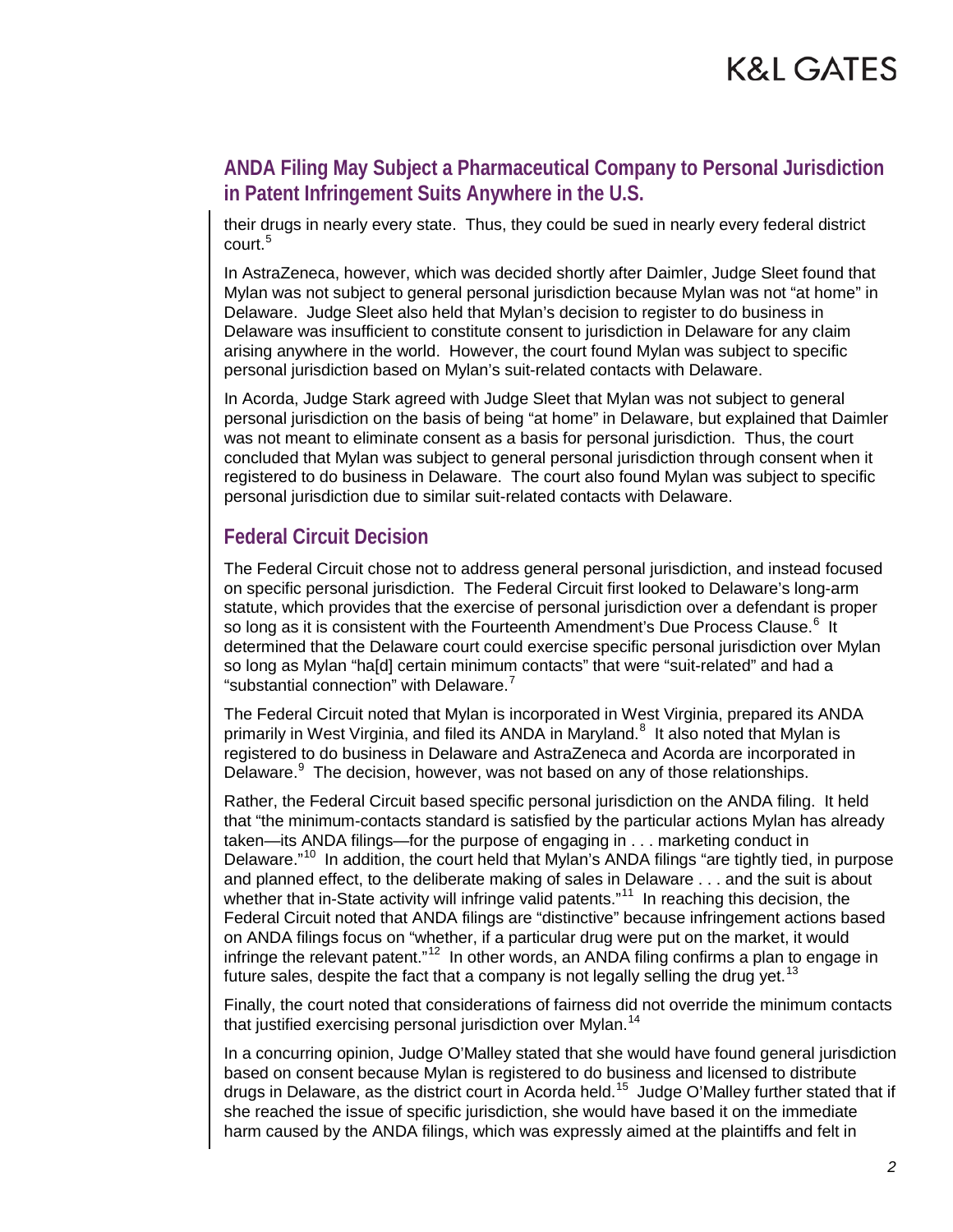#### **ANDA Filing May Subject a Pharmaceutical Company to Personal Jurisdiction in Patent Infringement Suits Anywhere in the U.S.**

Delaware, rather than Mylan's expressions of "future intent" to market a generic product.<sup>[16](#page-3-15)</sup> Because Acorda and AstraZeneca are both Delaware corporations, she analogized the ANDA filing to the libelous statements at issue in the Supreme Court case Calder v. Jones and reasoned that specific jurisdiction is appropriate here because the focal point of both the ANDA filing and the harm suffered is Delaware.<sup>[17](#page-3-16)</sup>

#### **Looking Forward**

This decision potentially affects all future ANDA patent infringement suits between generic and branded pharmaceutical companies and may subject an ANDA filer to specific personal jurisdiction in any district in which the ANDA filer's products are sold. On April 18, 2016, Mylan filed a petition for rehearing en banc by the Federal Circuit,<sup>[18](#page-3-17)</sup> and Acorda filed a response on May 18.<sup>[19](#page-3-18)</sup> K&L Gates will continue to monitor these cases.

#### **Authors:**

**Peter Giunta** peter.giunta@klgates.com +1.212.536.3910

**Trevor Gates** trevor.gates@klgates.com +1.206.370.8090

**Theo Angelis** theo.angelis@klgates.com +1.206.370.8101

# **K&L GATES**

Anchorage Austin Beijing Berlin Boston Brisbane Brussels Charleston Charlotte Chicago Dallas Doha Dubai Fort Worth Frankfurt Harrisburg Hong Kong Houston London Los Angeles Melbourne Miami Milan Newark New York Orange County Palo Alto Paris Perth Pittsburgh Portland Raleigh Research Triangle Park San Francisco São Paulo Seattle Seoul Shanghai Singapore Sydney Taipei Tokyo Warsaw Washington, D.C. Wilmington

K&L Gates comprises approximately 2,000 lawyers globally who practice in fully integrated offices located on five continents. The firm represents leading multinational corporations, growth and middle-market companies, capital markets participants and entrepreneurs in every major industry group as well as public sector entities, educational institutions, philanthropic organizations and individuals. For more information about K&L Gates or its locations, practices and registrations, visit [www.klgates.com.](http://www.klgates.com/)

This publication is for informational purposes and does not contain or convey legal advice. The information herein should not be used or relied upon in regard to any particular facts or circumstances without first consulting a lawyer.

© 2016 K&L Gates LLP. All Rights Reserved.

 1 *Acorda Therapeutics, Inc. v. Mylan Pharms., Inc*., No. 15-1456 (Fed. Cir. Mar. 18, 2016) [hereinafter *Acorda*]. <sup>2</sup> *Id*. at 8–9.

<sup>4</sup> *See* Corrected Brief for Appellants at 1–2, *Acorda*, *supra* note 1; see also *Daimler AG v. Bauman*, 134 S. Ct. 746 (2014).<br><sup>5</sup> *See id.*<br><sup>6</sup> *Acorda, supra* note 1, at 7.<br><sup>7</sup> *Id.* at 7–8.

- 
- 

<sup>3</sup> *Id.* at 9.